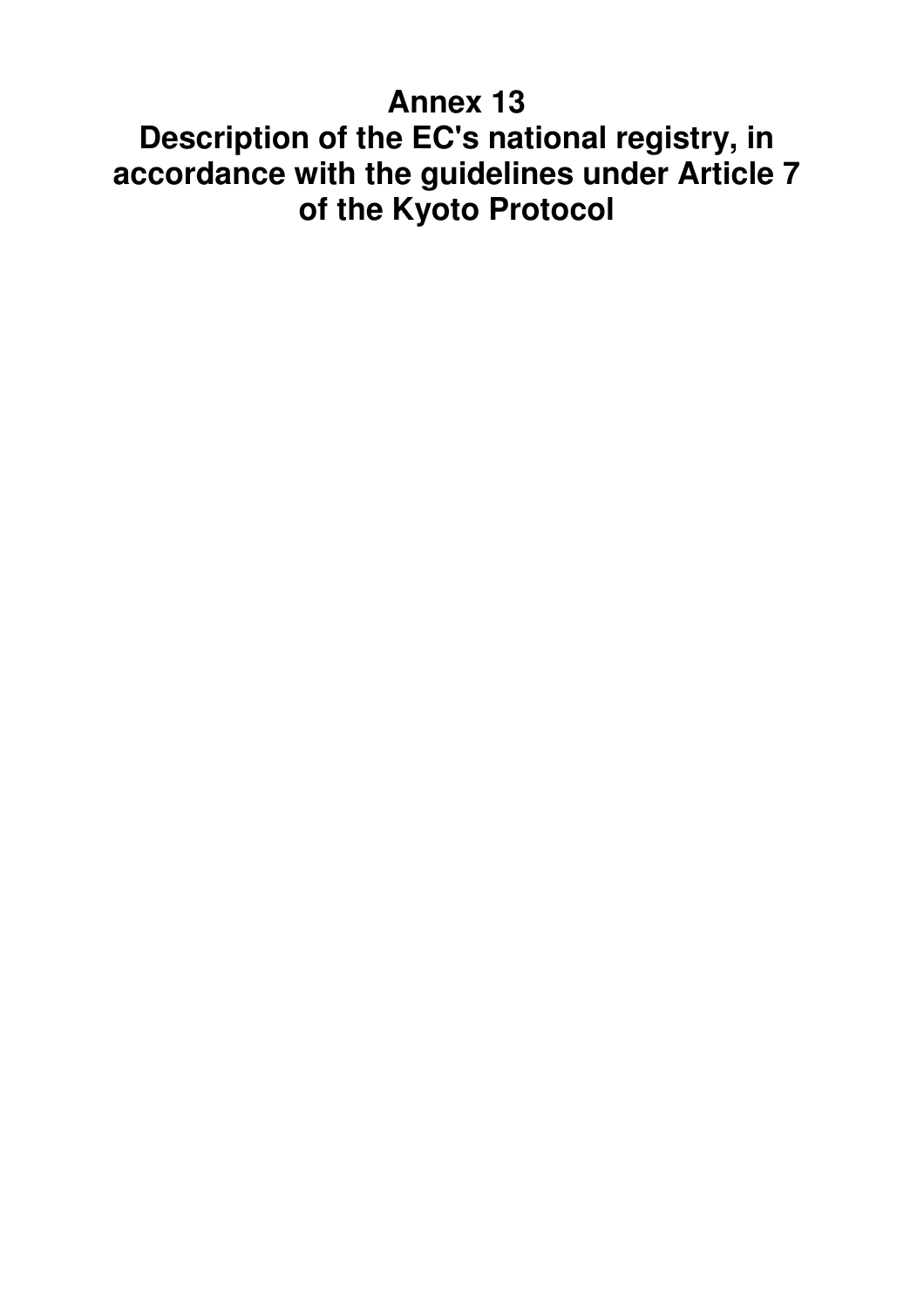## **Description of the EC's national registry**

The description of the EC's national registry follows the reporting guidance set down in Decision 15/CMP.1, part II (Reporting of supplementary information under Article 7, paragraph 1, E. National registries) under the Kyoto Protocol.

| 3.6.1 Name and contact information of the registry administrator designated by the Party to |
|---------------------------------------------------------------------------------------------|
| <i>maintain the national registry</i>                                                       |

| Name             | Director General of the Environment<br>Directorate General<br>Mr Peter M. Carl |
|------------------|--------------------------------------------------------------------------------|
| <b>Address</b>   | European Commission                                                            |
|                  | 1049 Brussels                                                                  |
| Country          | Belgium                                                                        |
| Telephone number | Tel: +32 2 298 4052                                                            |
| E-mail           | Email: env-citladmin@ec.europa.eu                                              |

## *3.6.2 Names of any other party with which the party cooperates by maintaining their respective registries in a consolidated system*

The EC National registry is not currently operated in a consolidated system with any other party's registry.

## *3.6.3 A description of the database structure used in the national registry*

The Community Registry (CR) has been conceived and will operate in accordance with the European Commission Regulation (EC) No 2216/2004 of 21 December 2004 for a standardised and secured system of registries pursuant to Directive 2003/87/EC of the European Parliament and of the Council and Decision No 280/2004/EC of the European Parliament and of the Council.

## *Database structure*

Please find below an extract of the database structure for the account management: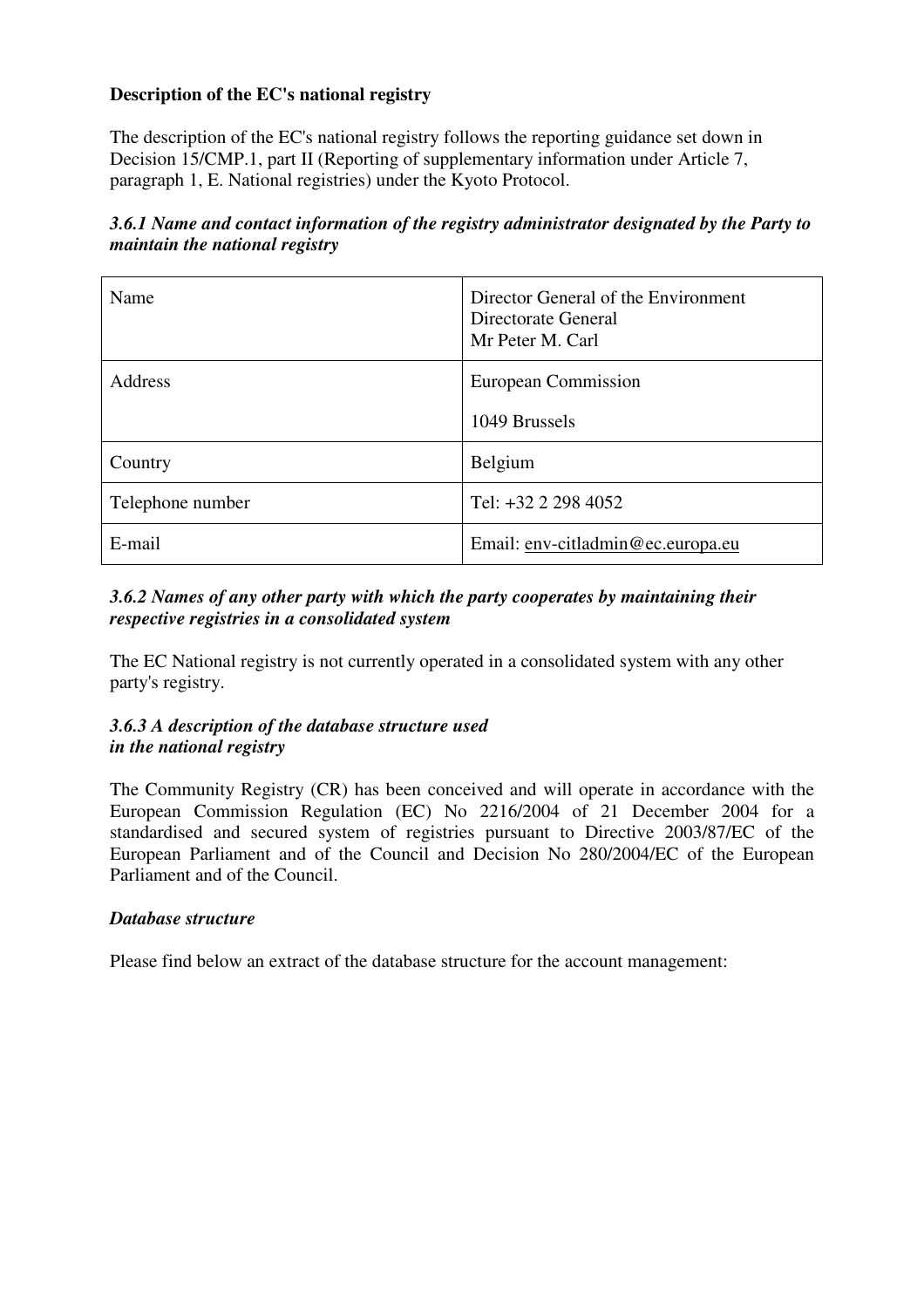

### *Capacity of the registry*

The registry is designed to support the management of the 3000-5000 accounts. Its architecture is scalable in order to be able to increase its capacity if needed. The registry is currently not in used, there is no account opened.

#### *3.6.4 A description of how the national registry conforms to the technical standards for the purpose of ensuring the accurate, transparent and efficient exchange of data between national registries, the clean development registry and the independent transaction log, including (i) to (vi) below*

The Community Registry (CR) has been conceived and will operate in accordance with the European Commission Regulation (EC) No 2216/2004 of 21 December 2004 for a standardised and secured system of registries pursuant to Directive 2003/87/EC of the European Parliament and of the Council and Decision No 280/2004/EC of the European Parliament and of the Council. The Community Registry adheres to the data exchange standards for registry systems under the Kyoto Protocol (DES), technical specifications Version 1.1.

 (i) A description of the formats used in the national registry for account numbers, serial numbers for ERUs, CERs, AAUs, and RMUs, including project identifiers and transaction numbers

The formats used in the registry are as specified in the DES 1.1 Annex F — Definition of identifiers.

The display format is controlled via the registries web configuration file.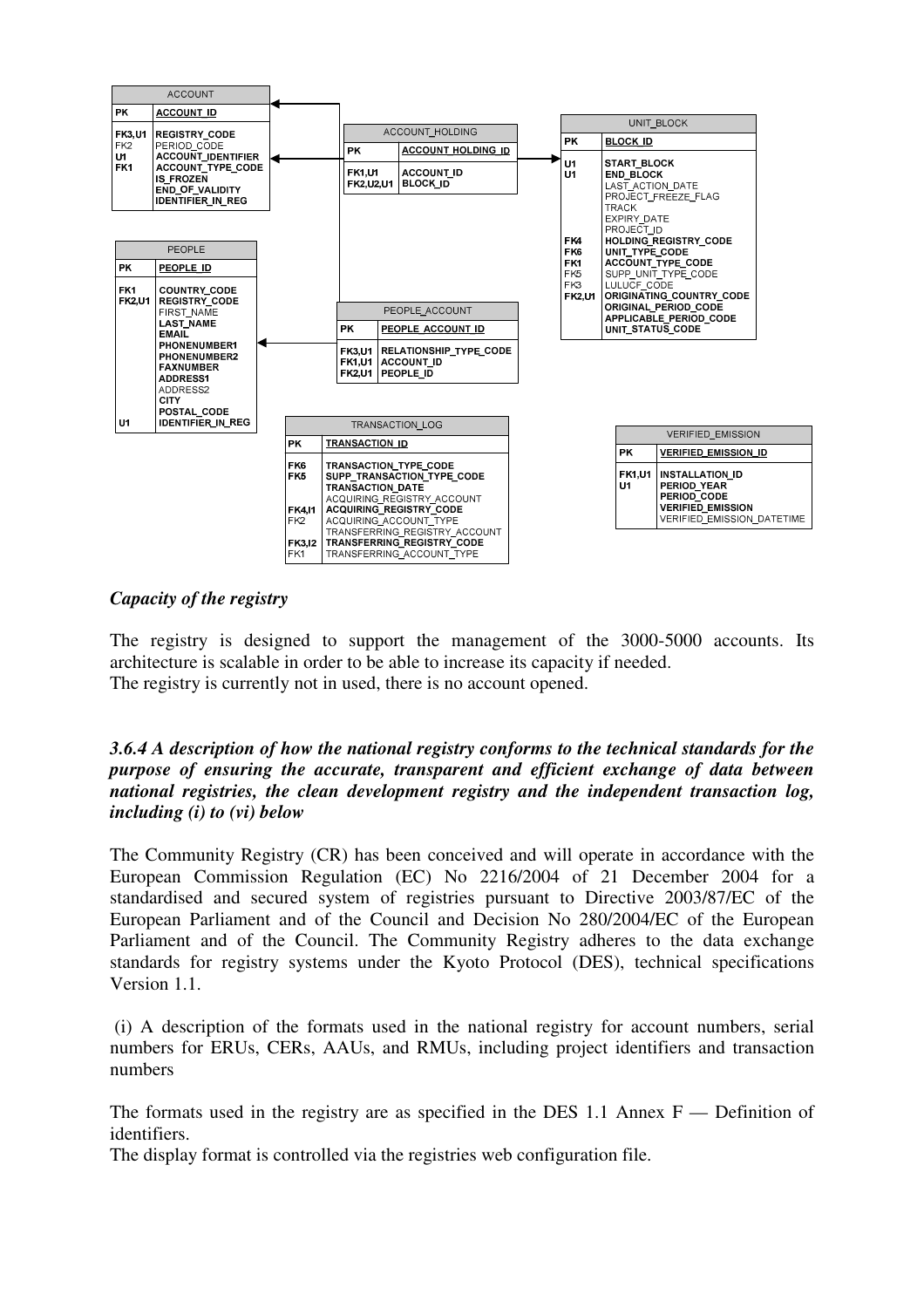(ii) A list, and the electronic format, of the information transmitted electronically when transferring ERUs, CERs, AAUs, and/or RMUs to other registries:

The formats used in the registry to transmit information to other registries are specified in the DES 1.1.

(iii) A list, and the electronic format, of the information transmitted electronically when acquiring ERUs, CERs, AAUs, and/or RMUs from other national registries or the CDM registry:

The formats used in the registry to acknowledge the messages transmitted to other registries are specified in the DES 1.1.

(iv) A list, and the electronic format, of the information transmitted electronically from the national registry to the independent transaction log when issuing, transferring, acquiring, canceling and retiring ERUs, CERs, AAUs, and/or RMUs:

The formats used in the registry to transmit information to other registries are specified in the DES 1.1.

(v) An explanation of the procedures employed in the national registry to prevent discrepancies in the issuance, transfer, acquisition, cancellation and retirement of ERUs, CERs, AAUs, and/or RMUs

In order to minimise discrepancies between the Community Registry (CR) and the transaction log, the following approach has been adopted for the registry system development for the EU Emissions Trading Scheme.

- Communications between the national registry and the ITL are via web-services using XML messages — as specified in the DES 1.1. These web services, XML message format and the processing sequence are checked by the registry to ensure the compliance with DES 1.1;
- The registry validates data entries against the formats of information as specified in Annex F of the DES 1.1;
- The registry implements internal controls in accordance with the checks performed by the ITL — as documented in Annex E of the UN DES 1.1. The checks are performed in addition to the checks performed by the ITL and prior to sending transaction requests to the ITL for processing. To the extent of the information managed by the registry, these measures prevent the users to send erroneous transaction requests to the ITL;
- All units that are involved in a transaction shall be earmarked internally within the registry; thereby preventing the units from being involved in another transaction until a response has been received from the ITL and the current transaction has been completed;
- The web service that sends the message to the ITL for processing will ensure that a message received acknowledgement is received from the ITL before completing the submission of the message. Where no acknowledgement message has been received following a number of retries, the web-service would terminate the submission and roll back any changes made to the unit blocks that were involved;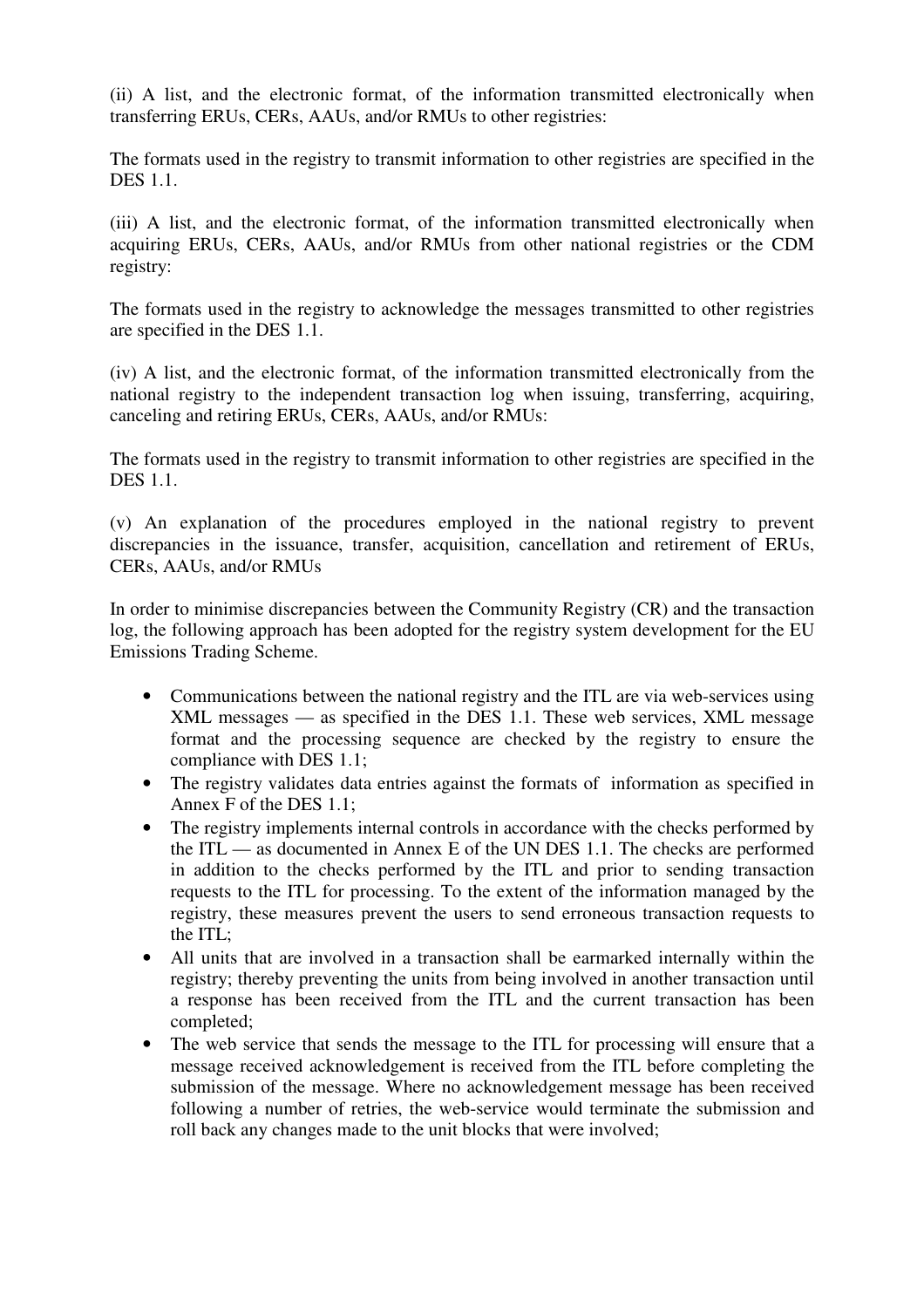- Where a 24 hour clean-up message is received from the ITL, the existing web service would rolling back any pending transactions and the units that were involved, thereby preventing any discrepancies in the unit blocks between the registry and the ITL;
- Finally, if an unforeseen failure were to occur, the data discrepancies between our registry and the ITL can be corrected via a manual intervention function within our registry. Following this, reconciliation will be performed to validate that the data is in sync between the registry and the ITL.

If a discrepancy reoccurs in the registry, the following measures will be applied:

- Identification, and registration of the discrepancy;
- Identification of the source of the discrepancy (DES, registry specifications, erroneous programming code);
- Elaboration of a resolution plan and testing plan;
- Correction and testing of the software;
- Release and deployment of the corrected software.

(vi) An overview of the security measures employed in the national registry to deter unauthorized manipulations and minimize operator error

For the EC registry the following security measures have been taken:

#### **Identification and Authentification**

Access to the registry is allowed via a personal username and password in accordance with annex XV of the European Commission Regulation (EC) No 2216/2004 of 21 December 2004 for a standardised and secured system of registries pursuant to Directive 2003/87/EC of the European Parliament and of the Council and Decision No 280/2004/EC of the European Parliament and of the Council.

#### **Access control**

The system manages access rights for each user and for a particular role to the user. Only users with the role "Administrator" are authorised to manage to registry software and to assign access rights themselves. Users with the role "Operator" are only allowed to view their own transactions and accounts. Each access to a function of the registry is first verified whether the user has the corresponding rights.

Authentication attempts and access are recorded by audit. Database manipulations are only carried out by protected, internal stored procedures which are not accessible directly from the user interface and can only be invoked by our internal web services.

#### **Access protection**

In order to prevent operator errors, our registry software incorporates validations on all user inputs to ensure that only valid details are submitted for processing;

The registry displays confirmation of user input to help the user to spot any errors that had been made and implements an internal approval process for secondary approval for relevant operations before submitting the details to the ITL for processing.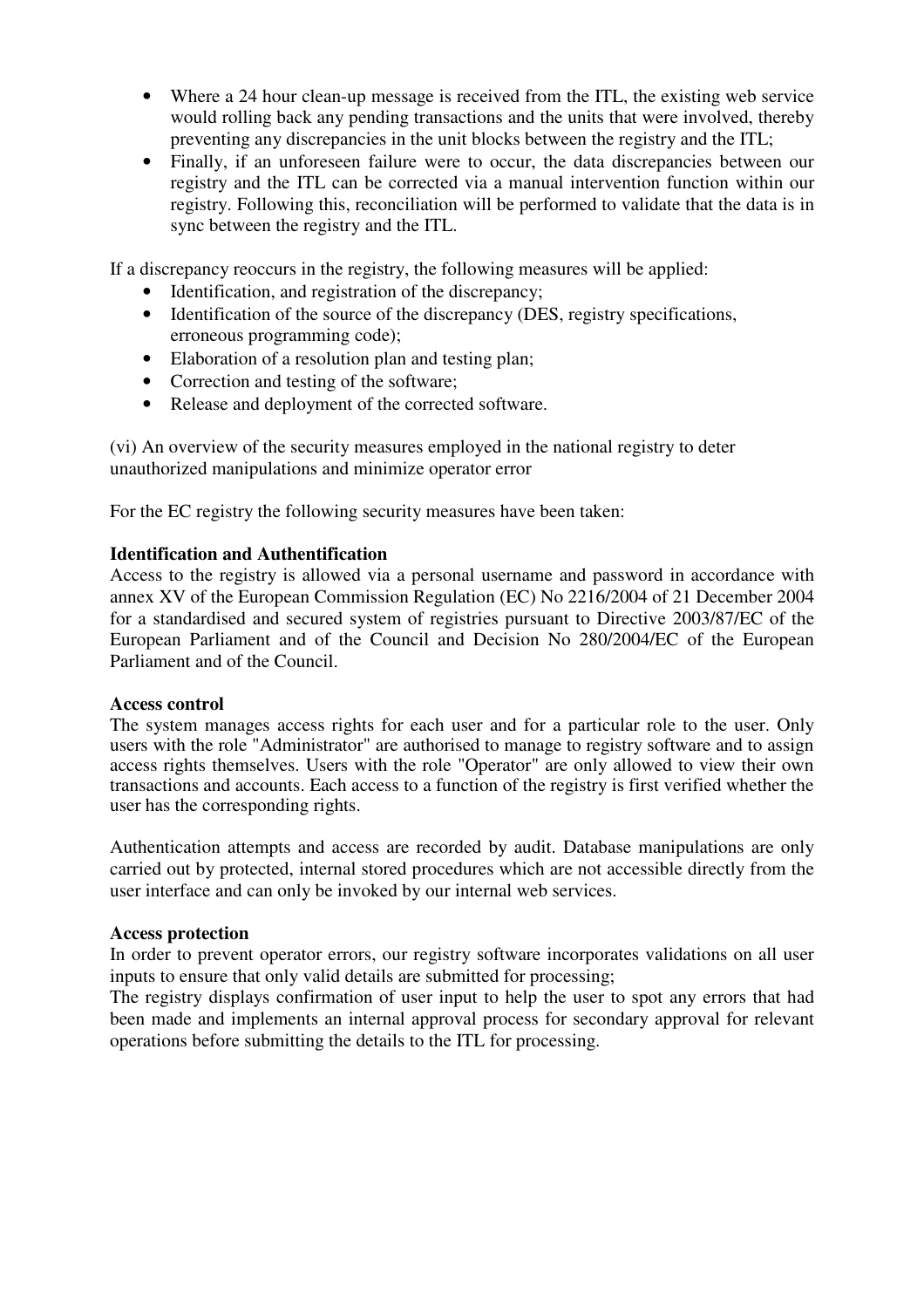## *3.6.5 A list of the information publicly accessible through the user interface to the national registry*

The information which will be publicly accessible by means of the user interface to the national registry is described under annex XVI of the European Commission Regulation (EC) No 2216/2004 of 21 December 2004 for a standardised and secured system of registries pursuant to Directive 2003/87/EC of the European Parliament and of the Council and Decision No 280/2004/EC of the European Parliament and of the Council.

## *3.6.6 An explanation of how to access information through the user interface of the national registry*

The Community Registry is currently not in use, therefore not accessible to the public via an internet address. When the registry will be in use, the information accessible via the registry web site will be classified as following:

**Public information:** Information available via the registry web site which does not require any user authentication (e.g. Public reports)

**Restricted information:** Information available after logging in the registry software and related to the authentified users (e.g. Account holdings, Transactions, installations, ...).

**Administration information:** Information only available to the registry administrator (National account management, registry configuration, message logging, reconciliation information,...)

#### **CR web site menu:**

**Welcome Account Creation**  - Request OHA , - Request PHA, - Request Party Account **Public Reports**  - Account Holdings, -Transaction Info, -Project List, -Account List **My Registry**  - My Accounts, - My Transactions, - My Notifications **Registry Mgt**  - Issuance, - Account Approval, - Reconciliations ,- Clean Up **ETS Management**  - Upload NAP, - Allowance Allocation, - Allowance Correction, - Cancel - Replace - Retirement 2005-2007, - Retirement 2008-2012, - Permit Mgt, Installation Mgt, Trading Agreements **Kyoto Management**  - Create Project, - Project Mgt, - Carry Over, - Retirement 2008-2012 **Registry Support**  - Authorisation Limits, - Message Log, - Unit Blocks, - Unit Holding Permission, - Time Synchronisation, - User Mgt, -Welcome Mgmt, - Registry Locking

## **TEST procedures**

This plan documents the testing activities to be conducted by the MS registry administrator or the assigned testing coordinator in order to demonstrate the ability of the registry to perform the processes required under the ETS and its good functioning in conjunction with the Community Independent Transaction Log.

The test cases are mainly based on prior work including:

• The *Commission Regulation (EC) 13/11/2006,* document contains the detailed specifications of the technical aspects of the system, including the details of the WSDL and the definitions of the process flows to be tested;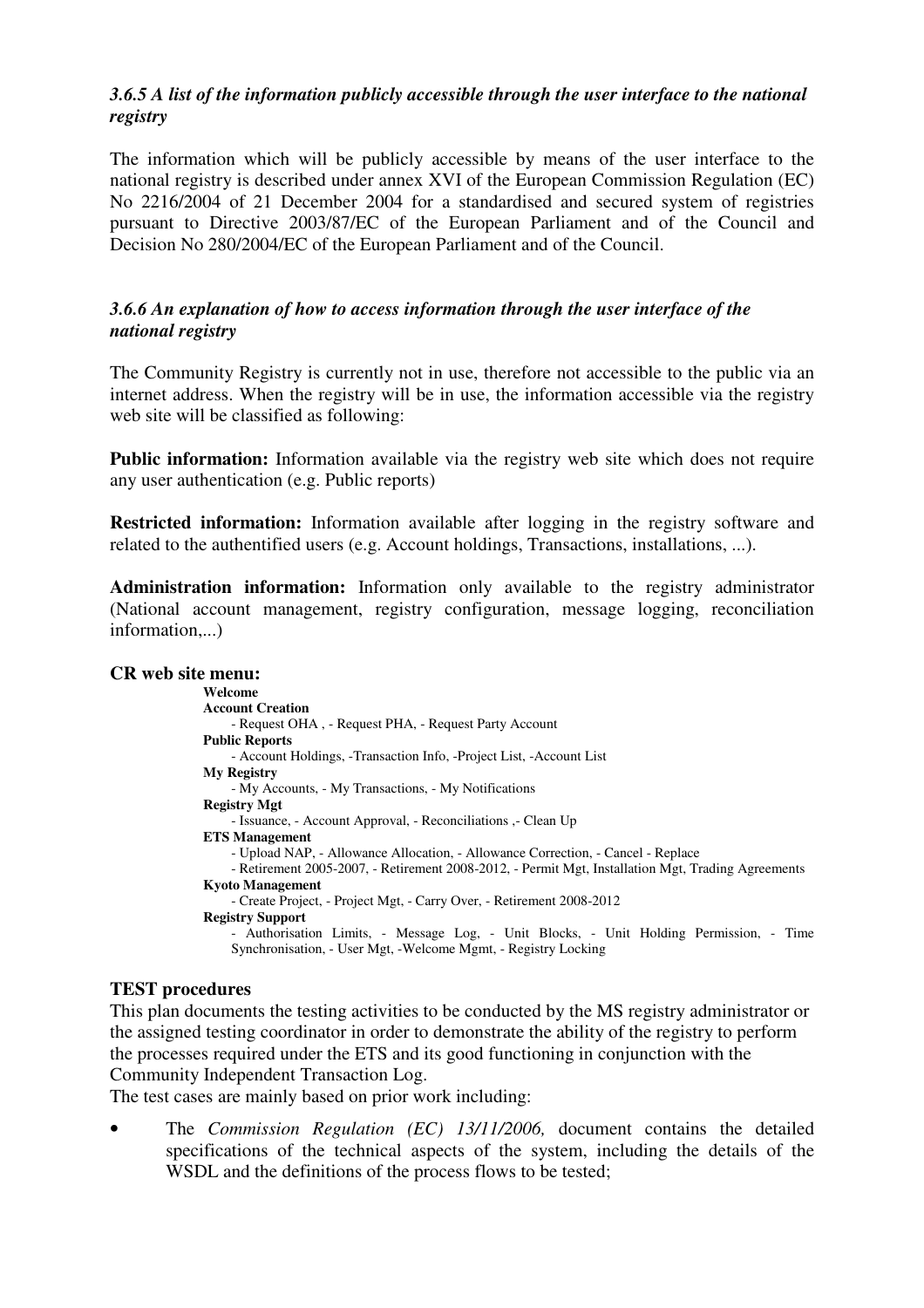• The *Data Exchange Standards for Registry Systems under Community Scheme V2.2*, document containing the description of the processes, transaction types and supplementary transaction types applicable to the EC registry system

## **Guiding principles and Assumptions**

The purpose of process testing is to verify that (i) data acceptance, processing, and retrieval is achieved properly, and (ii) both the UNFCCC Data Exchange Standards and EC Data Exchange Standards have been implemented properly.

The process testing will be achieved through the definition of test cases covering all categories of test as summarized in the table below:

| Category (code)                                           | <b>Description</b>                                                                                                                       |
|-----------------------------------------------------------|------------------------------------------------------------------------------------------------------------------------------------------|
| Transaction Specific Tests ("xx-<br>yy'')                 | Validation of the transaction processes by performing<br>a complete life cycle of transaction testing.                                   |
| <b>Management Tests:</b><br>clAcc<br>crAcc<br>uAcc<br>uVE | <b>Registry Management Tests:</b><br>Close Account<br><b>Create Account</b><br><b>Update Account</b><br><b>Update Verified Emissions</b> |
| Reconciliation Tests ("RECO")                             | Validation of the reconciliation process.                                                                                                |
| Upload of Nap tests (NAP)                                 | Validation of the Nap upload functions                                                                                                   |
| Transaction Status (TXST)                                 | Validation of the GetTransactionStatus function                                                                                          |

Test cases will be identified by the following attributes:

- Test ID: Test case unique identifier, which will consist of a category code followed by a unique identification number;
- Test Name: Name of the test case;
- Test Description : Description of the purpose of the test case;
- Pre-Requisites: Description of the situation within the CITL before the test case has been initiated; this describes the accounts involved in the test case as well as their relation to the unit blocks before the test case has been initiated;
- Expected Results: Description of the situation within the CITL once the test case will have been completed; this describes the accounts involved in the test case as well as their relation to the unit blocks after the test case has been completed;
- Response codes: List of response codes expected from the test case;
- The parameters: Information submitted by the MS Registry to the CITL.

## **Prerequisites**

- The database has to be reset so all old data is deleted.
- The XML-files for the NAP have to be created in advance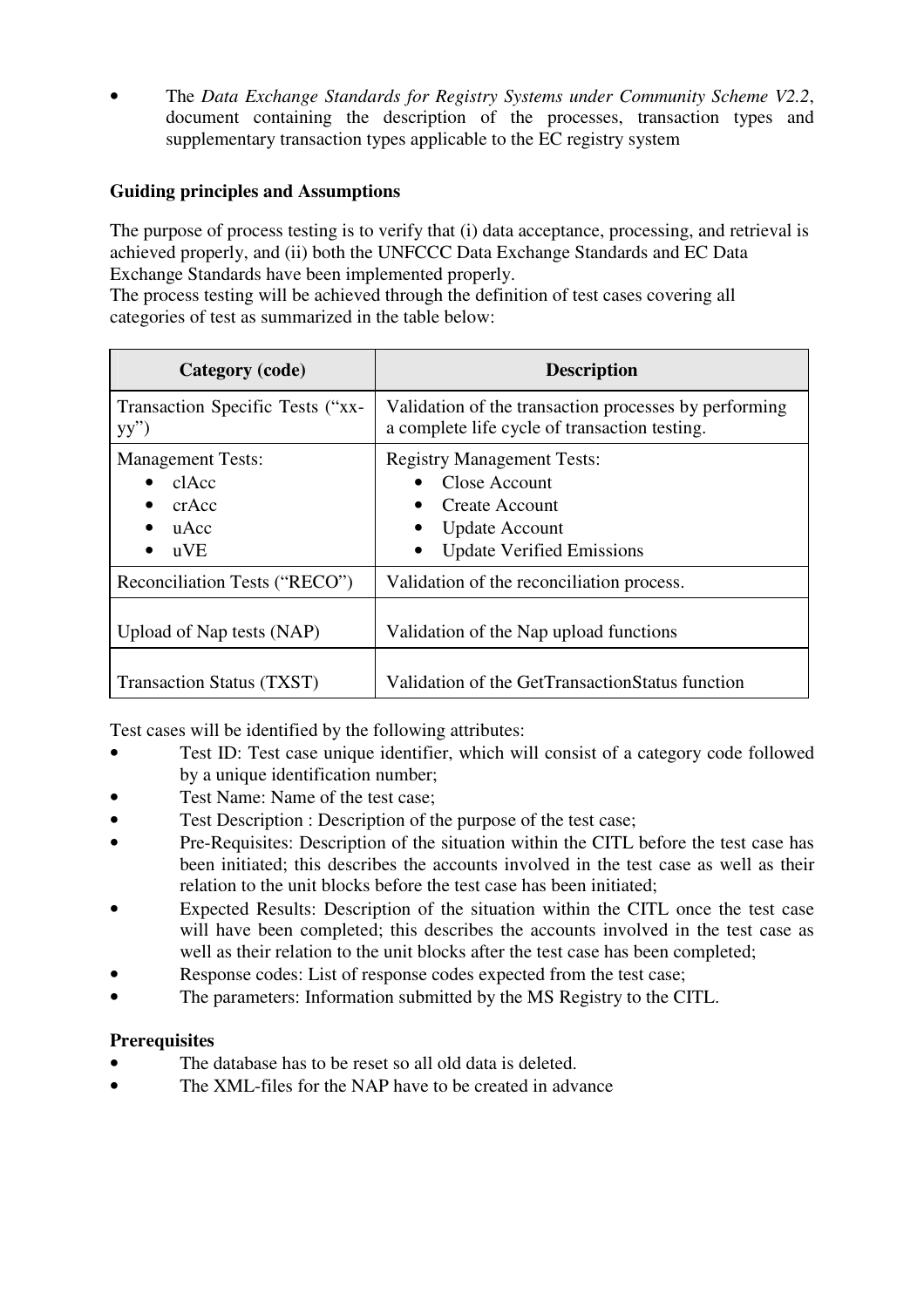## **Test results annex H with ITL:**

## Title: Community Registry Test results November 2007 Date of Testing : 5th and 6th November 2007

Person responsible for Testing : Susanne Stjernstroem

| <b>Step</b>     | <b>Description</b>                                                                                          | <b>Result</b>          | Tx-Type   | <b>Remarks</b>        |
|-----------------|-------------------------------------------------------------------------------------------------------------|------------------------|-----------|-----------------------|
|                 | NAP Upload from National Registry of EC-CR for                                                              | OK                     |           |                       |
|                 | Commitment Period 0                                                                                         |                        |           |                       |
| 2               | NAP Upload from National Registry of EC-CR for                                                              | OK                     |           |                       |
|                 | Commitment Period 0                                                                                         |                        |           |                       |
| $\overline{3}$  | NAP Upload from National Registry of EC-CR for                                                              | OK                     |           |                       |
|                 | Commitment Period 1                                                                                         |                        |           |                       |
| $\overline{4}$  | Upload of corrected NAP from National Registry of EC-                                                       | OK                     |           |                       |
|                 | CR for Commitment Period 0                                                                                  |                        |           |                       |
| $\overline{5}$  | Upload of corrected NAP from National Registry of EC-                                                       | OK                     |           |                       |
|                 | CR for Commitment Period 1                                                                                  |                        |           |                       |
| 6               | Creation of Party Holding Accounts, Cancellation                                                            | OK                     |           |                       |
|                 | <b>Accounts and Retirement Accounts</b>                                                                     |                        |           |                       |
| $\overline{7}$  | Creation of two Operator Holding Accounts and their                                                         | OK                     |           |                       |
|                 | related installations and two Person Holding Accounts.                                                      |                        |           |                       |
| $\overline{8}$  | Issuance of Allowances for Commitment Period 0 (2005-                                                       | $\overline{\text{OK}}$ | $1-51$    |                       |
|                 | 7)                                                                                                          |                        |           |                       |
| 9               | Allocation of Allowances to Operators during                                                                | OK                     | $10-53$   |                       |
|                 | Commitment Period 0 (2005-7).                                                                               |                        |           |                       |
| 10              | Internal Transfer of Allowances having 0 as both original                                                   | $\overline{\text{OK}}$ | $10-0$    |                       |
|                 | and applicable Commitment Period from a party holding                                                       |                        |           |                       |
|                 | account to an operator holding account.                                                                     |                        |           |                       |
| 11              | Internal Transfer of Allowances having 0 as both original                                                   | OK                     | $10-0$    |                       |
|                 | and applicable Commitment Period between 2 operator                                                         |                        |           |                       |
|                 | holding accounts.                                                                                           |                        |           |                       |
| 12              | Issuance of additional Allowances having 0 as both                                                          | OK                     | $1-51$    |                       |
|                 | original and applicable commitment period                                                                   |                        |           |                       |
| $\overline{13}$ | Upload of corrected NAP from National Registry of EC-                                                       | $\overline{\text{OK}}$ |           |                       |
|                 | CR for Commitment Period 0                                                                                  | $\overline{\text{OK}}$ |           |                       |
| 14              | Correction of Allowances having 0 as both original and<br>applicable Commitment Period from a party holding |                        | $10-55$   |                       |
|                 | account to an appropriate national cancellation account.                                                    |                        |           |                       |
| 15              | External transfer of Allowances having 0 as both original                                                   | OK                     | $3 - 21$  | Transfer to DE and DK |
|                 | and applicable commitment period.                                                                           |                        |           |                       |
| 16              | Update of account                                                                                           | OK                     |           |                       |
| $\overline{17}$ | Update of Verified Emissions.                                                                               | $\overline{\text{OK}}$ |           |                       |
| 18              | Account closure.                                                                                            | $\overline{\text{OK}}$ |           |                       |
| $\overline{19}$ | Get transaction status.                                                                                     | $\overline{\text{OK}}$ |           |                       |
| $20\,$          | Time synchronisation                                                                                        | OK                     |           |                       |
| 21              | Issuance of 40,000 Force Majeure Allowances having 0 as                                                     | OK                     | $1 - 54$  |                       |
|                 | both original and applicable commitment period.                                                             |                        |           |                       |
| 22              | Cancellation of Allowances having 0 as both original and                                                    | $\overline{\text{OK}}$ | $10-1$    |                       |
|                 | applicable Commitment Period from an operator holding                                                       |                        |           |                       |
|                 | account to an adequate cancellation account.                                                                |                        |           |                       |
| 23              | Surrendering of Allowances having 0 as both original and                                                    | OK                     | $10-2$    |                       |
|                 | applicable Commitment Period from an operator holding                                                       |                        |           |                       |
|                 | account to a party holding account.                                                                         |                        |           |                       |
| 24              | Issuance, in a party holding account within the national                                                    | OK                     | $1-0$     |                       |
|                 | registry of EC-CR, of AAUs having 1 as both original and                                                    |                        |           |                       |
|                 | applicable commitment period.                                                                               |                        |           |                       |
| 25              | Cancellation and replacement of allowances having 0 as                                                      | OK                     | $10 - 41$ |                       |
|                 | both original and applicable commitment period into                                                         |                        |           |                       |
|                 | allowances having 1 as both original and applicable                                                         |                        |           |                       |
|                 | commitment period.                                                                                          |                        |           |                       |
| 26              | Retirement of Allowances having 0 as both original and                                                      | OK                     | $4 - 3$   |                       |
|                 | applicable Commitment Period from a party holding                                                           |                        |           |                       |
|                 | account to the appropriate retirement account having 0 as                                                   |                        |           |                       |
|                 | applicable commitment period.                                                                               |                        |           |                       |
| 27              | Conversion, into a party holding account within the                                                         | OK                     | $2 - 0$   |                       |
|                 | national registry of EC-CR, of AAUs having 1 as both                                                        |                        |           |                       |
|                 | original and applicable commitment period into ERU's                                                        |                        |           |                       |
|                 | having 1 as both original and applicable commitment                                                         |                        |           |                       |